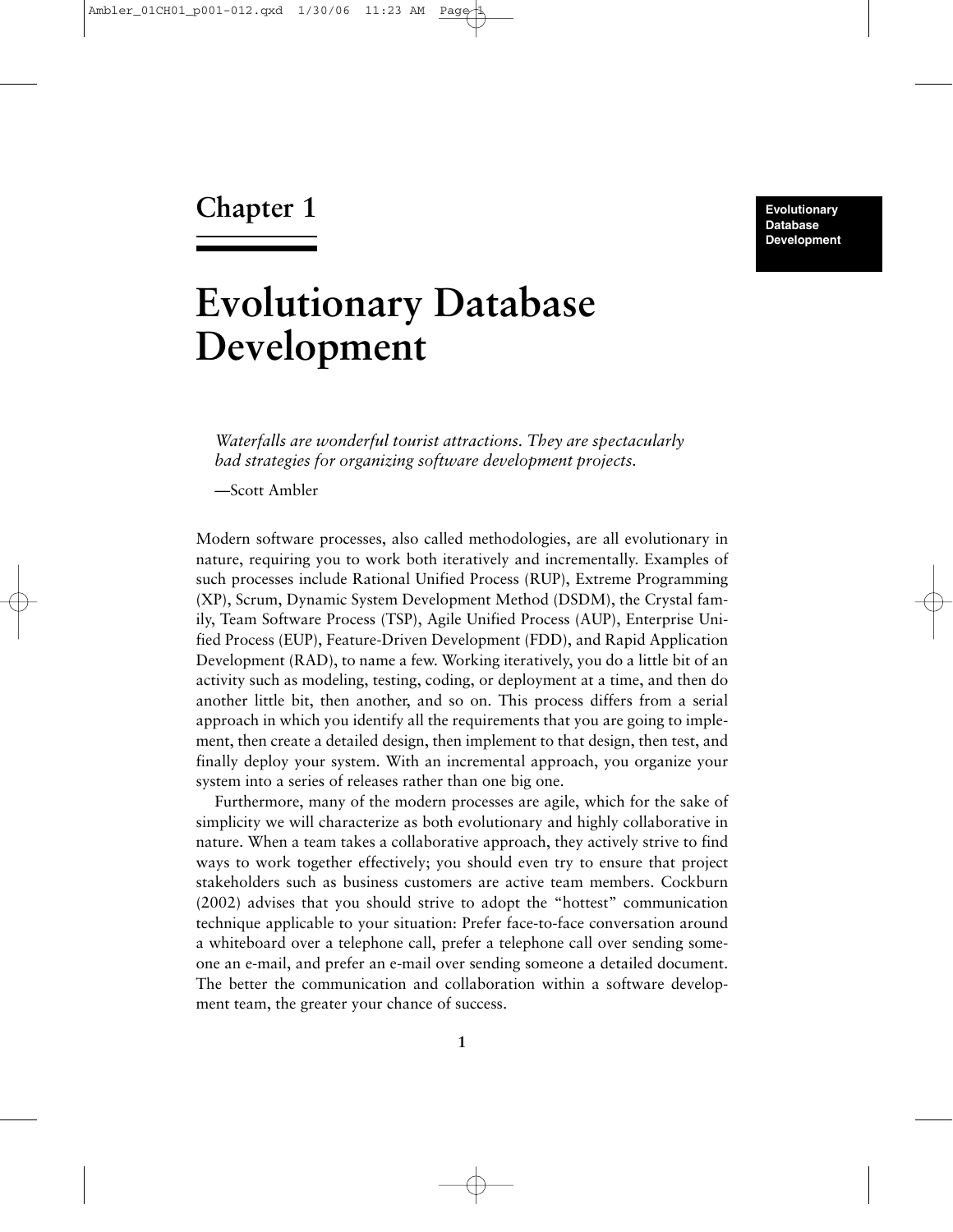

**Evolutionary Database Development**

#### **2** CHAPTER 1 EVOLUTIONARY DATABASE DEVELOPMENT

Although both evolutionary and agile ways of working have been readily adopted within the development community, the same cannot be said within the data community. Most data-oriented techniques are serial in nature, requiring the creation of fairly detailed models before implementation is "allowed" to begin. Worse yet, these models are often baselined and put under change management control to minimize changes. (If you consider the end results, this should really be called a change prevention process.) Therein lies the rub: Common database development techniques do not reflect the realities of modern software development processes. It does not have to be this way.

Our premise is that data professionals need to adopt the evolutionary techniques similar to those of developers. Although you could argue that developers should return to the "tried-and-true" traditional approaches common within the data community, it is becoming more and more apparent that the traditional ways just do not work well. In Chapter 5 of *Agile & Iterative Development,* Craig Larman (2004) summarizes the research evidence, as well as the overwhelming support among the thought leaders within the information technology (IT) community, in support of evolutionary approaches. The bottom line is that the evolutionary and agile techniques prevalent within the development community work much better than the traditional techniques prevalent within the data community.

It is possible for data professionals to adopt evolutionary approaches to all aspects of their work, if they choose to do so. The first step is to rethink the "data culture" of your IT organization to reflect the needs of modern IT project teams. The Agile Data (AD) method (Ambler 2003) does exactly that, describing a collection of philosophies and roles for modern data-oriented activities. The philosophies reflect how data is one of many important aspects of business software, implying that developers need to become more adept at data techniques and that data professionals need to learn modern development technologies and skills. The AD method recognizes that each project team is unique and needs to follow a process tailored for their situation. The importance of looking beyond your current project to address enterprise issues is also stressed, as is the need for enterprise professionals such as operational database administrators and data architects to be flexible enough to work with project teams in an agile manner.

The second step is for data professionals, in particular database administrators, to adopt new techniques that enable them to work in an evolutionary manner. In this chapter, we briefly overview these critical techniques, and in our opinion the most important technique is database refactoring, which is the focus of this book. The evolutionary database development techniques are as follows:

1. **Database refactoring**. Evolve an existing database schema a small bit at a time to improve the quality of its design without changing its semantics.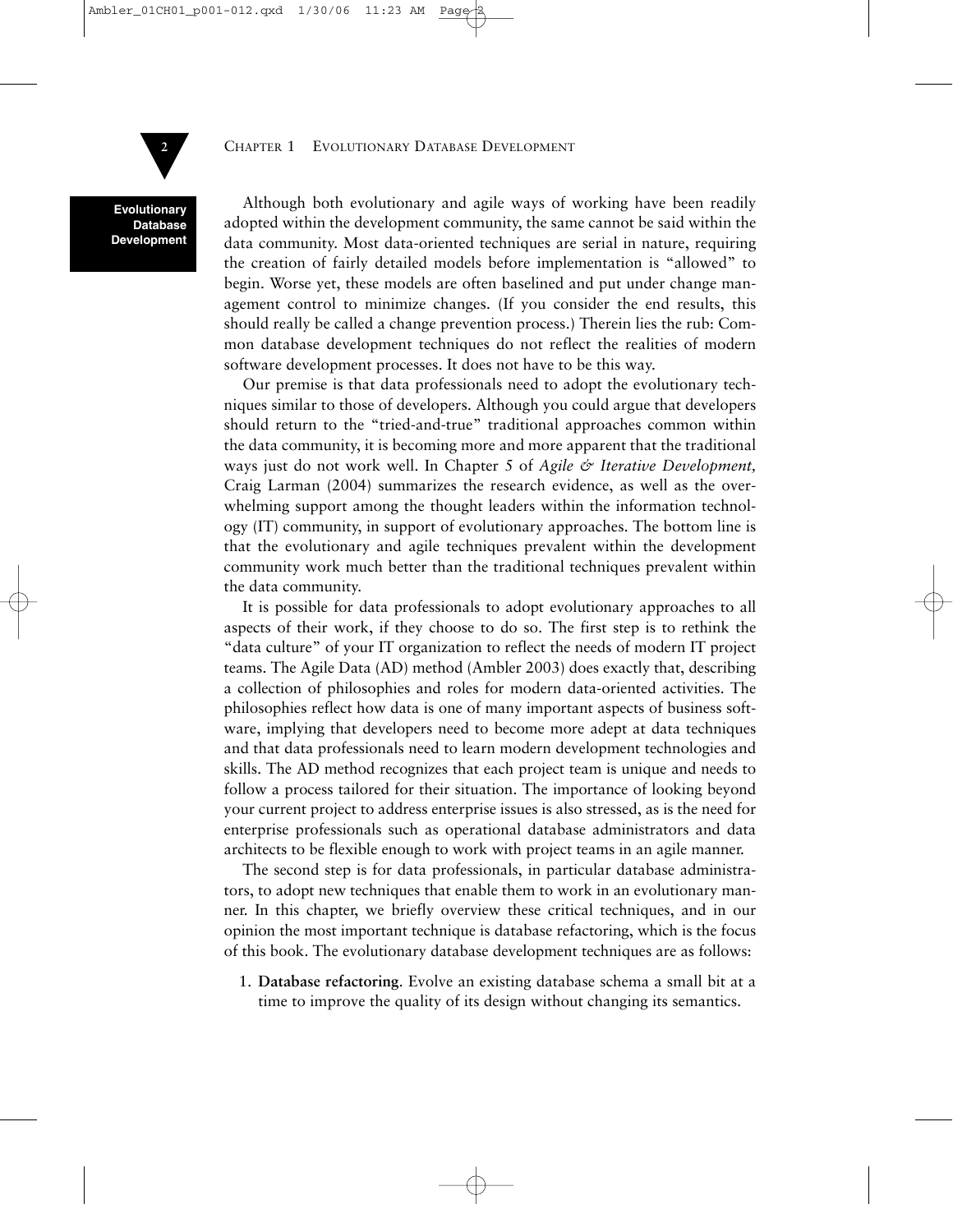### 1.1 DATABASE REFACTORING **3**

- 2. **Evolutionary data modeling**. Model the data aspects of a system iteratively and incrementally, just like all other aspects of a system, to ensure that the database schema evolves in step with the application code.
- 3. **Database regression testing**. Ensure that the database schema actually works.
- 4. **Configuration management of database artifacts**. Your data models, database tests, test data, and so on are important project artifacts that should be managed just like any other artifact.
- 5. **Developer sandboxes**. Developers need their own working environments in which they can modify the portion of the system that they are building and get it working before they integrate their work with that of their teammates.

Let's consider each evolutionary database technique in detail.

# **1.1 Database Refactoring**

Refactoring (Fowler 1999) is a disciplined way to make small changes to your source code to improve its design, making it easier to work with. A critical aspect of a refactoring is that it retains the behavioral semantics of your code you neither add nor remove anything when you refactor; you merely improve its quality. An example refactoring would be to rename the *getPersons()* operation to *getPeople()*. To implement this refactoring, you must change the operation definition, and then change every single invocation of this operation throughout your application code. A refactoring is not complete until your code runs again as before.

Similarly, a database refactoring is a simple change to a database schema that improves its design while retaining both its behavioral and informational semantics. You could refactor either structural aspects of your database schema such as table and view definitions or functional aspects such as stored procedures and triggers. When you refactor your database schema, not only must you rework the schema itself, but also the external systems, such as business applications or data extracts, which are coupled to your schema. Database refactorings are clearly more difficult to implement than code refactorings; therefore, you need to be careful. Database refactoring is described in detail in Chapter 2, and the process of performing a database refactoring in Chapter 3.

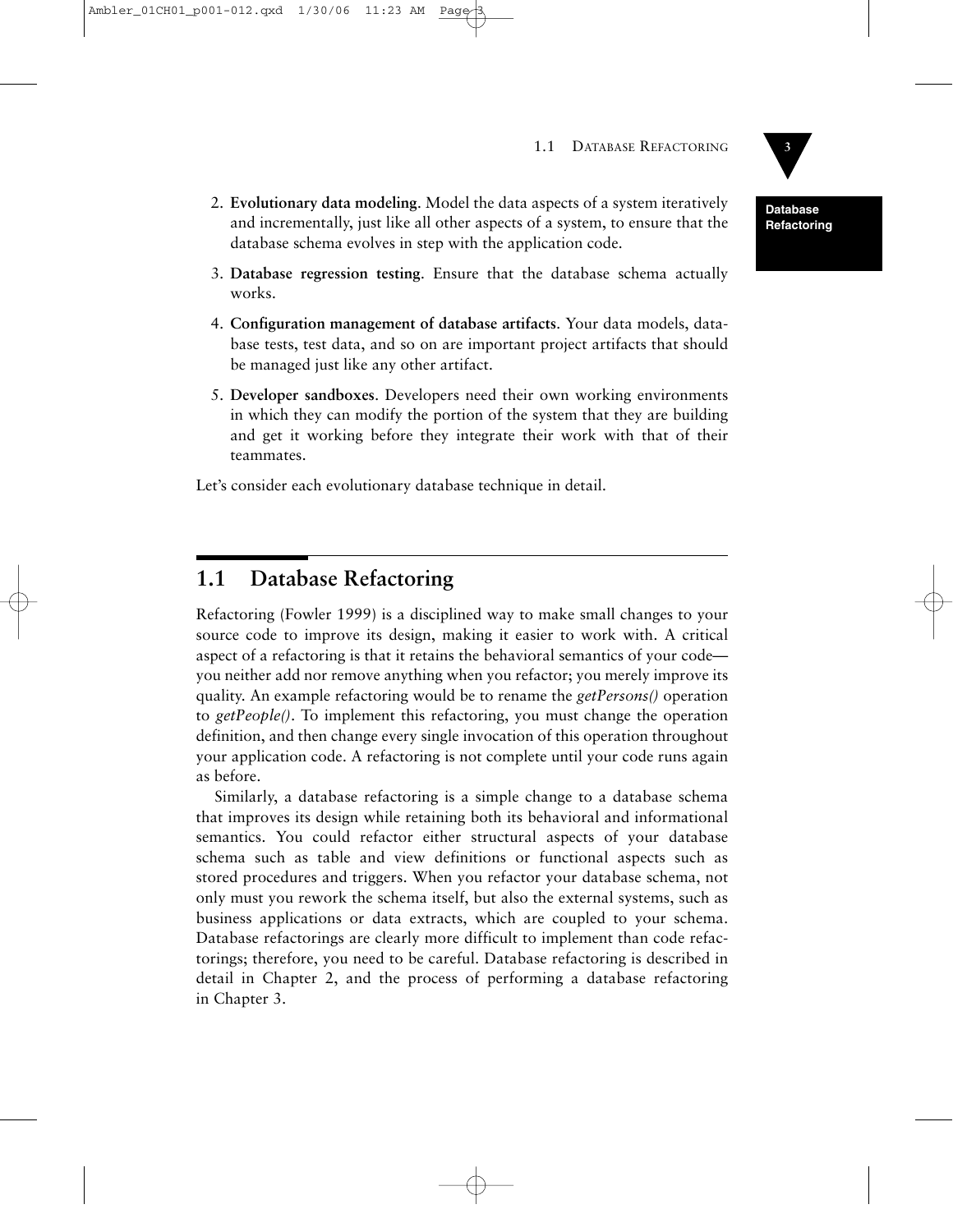

**Evolutionary Data Modeling**

## **1.2 Evolutionary Data Modeling**

Regardless of what you may have heard, evolutionary and agile techniques are not simply "code and fix" with a new name. You still need to explore requirements and to think through your architecture and design before you build it, and one good way of doing so is to model before you code. Figure 1.1 reviews the life cycle for Agile Mobile Driven Development (AMDD) (Ambler 2004; Ambler 2002). With AMDD, you create initial, high-level models at the beginning of a project, models that overview the scope of the problem domain that you are addressing as well as a potential architecture to build to. One of the models that you typically create is a "slim" conceptual/domain model that depicts the main business entities and the relationships between them (Fowler and Sadalage 2003). Figure 1.2 depicts an example for a simple financial institution. The amount of detail shown in this example is all that you need at the



**Figure 1.1** The Agile Model-Driven Development (AMDD) life cycle.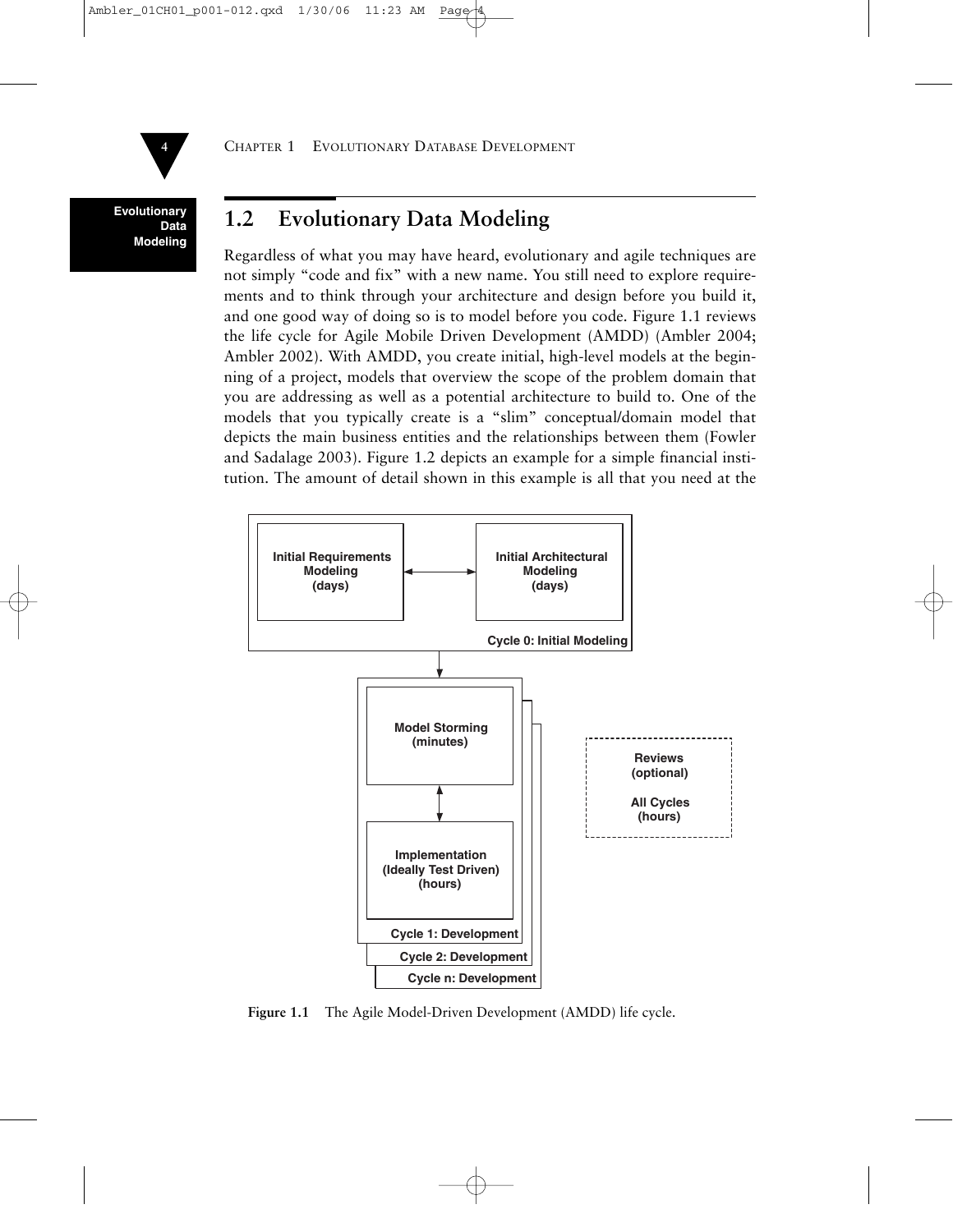

 $\phi$ 



 $\overline{\oplus}$ 

**Evolutionary Data** 

**Modeling**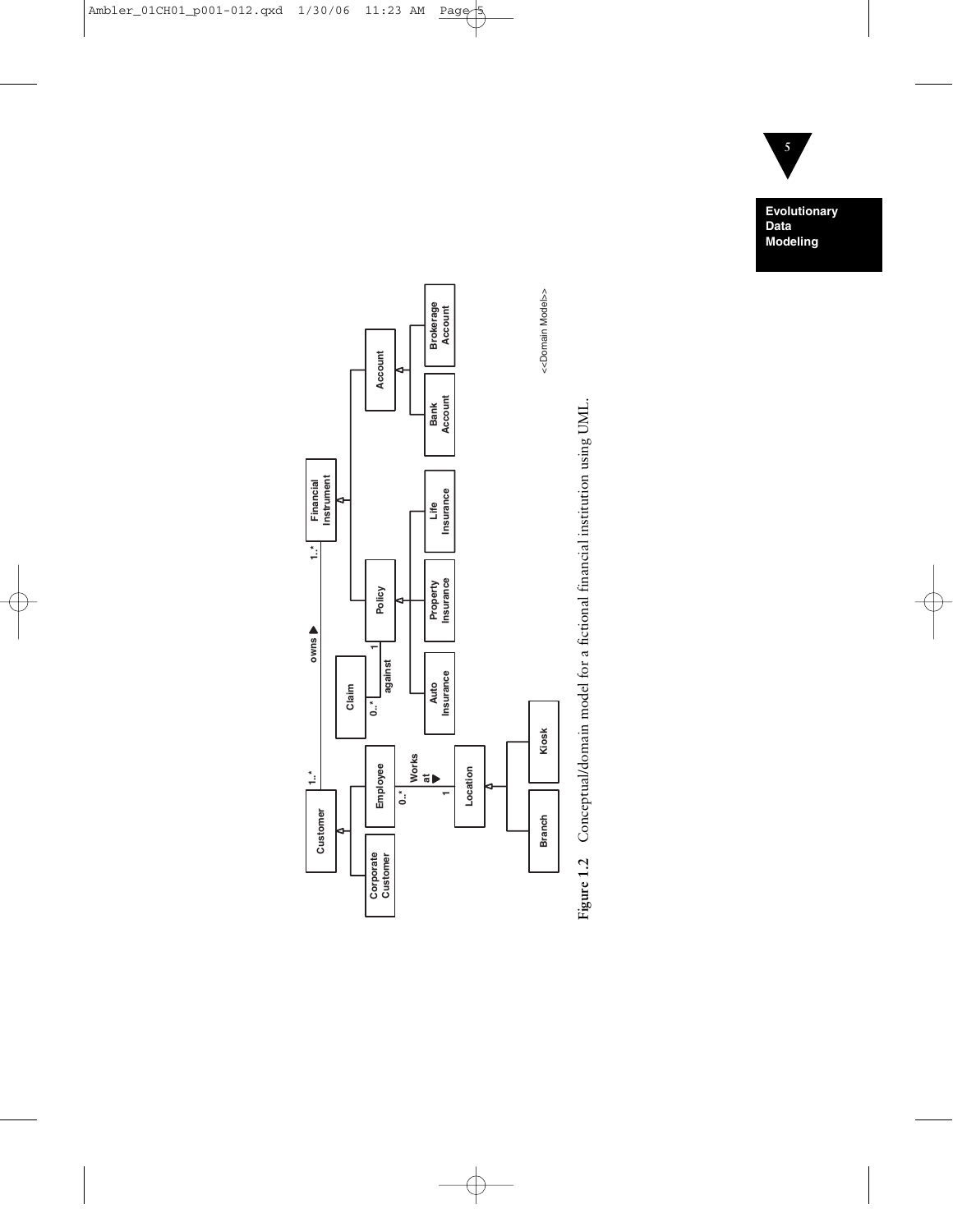

**Database Regression Testing** beginning of a project; your goal is to think through major issues early in your project without investing in needless details right away—you can work through the details later on a just-in-time (JIT) basis.

Your conceptual model will naturally evolve as your understanding of the domain grows, but the level of detail will remain the same. Details are captured within your object model (which could be your source code) and your physical data model. These models are guided by your conceptual domain model and are developed in parallel along with other artifacts to ensure consistency. Figure 1.3 depicts a detailed physical data model (PDM) that represents the extent of the model at the end of the third development cycle. If "cycle 0" was one week in length, a period of time typical for projects of less than one year, and development cycles are two weeks in length, this is the PDM that exists at the end of the seventh week on the project. The PDM reflects the data requirements, and any legacy constraints, of the project up until this point. The data requirements for future development cycles are modeled during those cycles on a JIT basis.

Evolutionary data modeling is not easy. You need to take legacy data constraints into account, and as we all know, legacy data sources are often nasty beasts that will maim an unwary software development project. Luckily, good data professionals understand the nuances of their organization's data sources, and this expertise can be applied on a JIT basis as easily as it could on a serial basis. You still need to apply intelligent data modeling conventions, just as Agile Modeling's *Apply Modeling Standards* practice suggests. A detailed example of evolutionary/agile data modeling is posted at www.agiledata.org/ essays/agileDataModeling.html.

### **1.3 Database Regression Testing**

To safely change existing software, either to refactor it or to add new functionality, you need to be able to verify that you have not broken anything after you have made the change. In other words, you need to be able to run a full regression test on your system. If you discover that you have broken something, you must either fix it or roll back your changes. Within the development community, it has become increasingly common for programmers to develop a full unit test suite in parallel with their domain code, and in fact agilists prefer to write their test code before they write their "real" code. Just like you test your application source code, shouldn't you also test your database? Important business logic is implemented within your database in the form of stored procedures, data validation rules, and referential integrity (RI) rules, business logic that clearly should be tested thoroughly.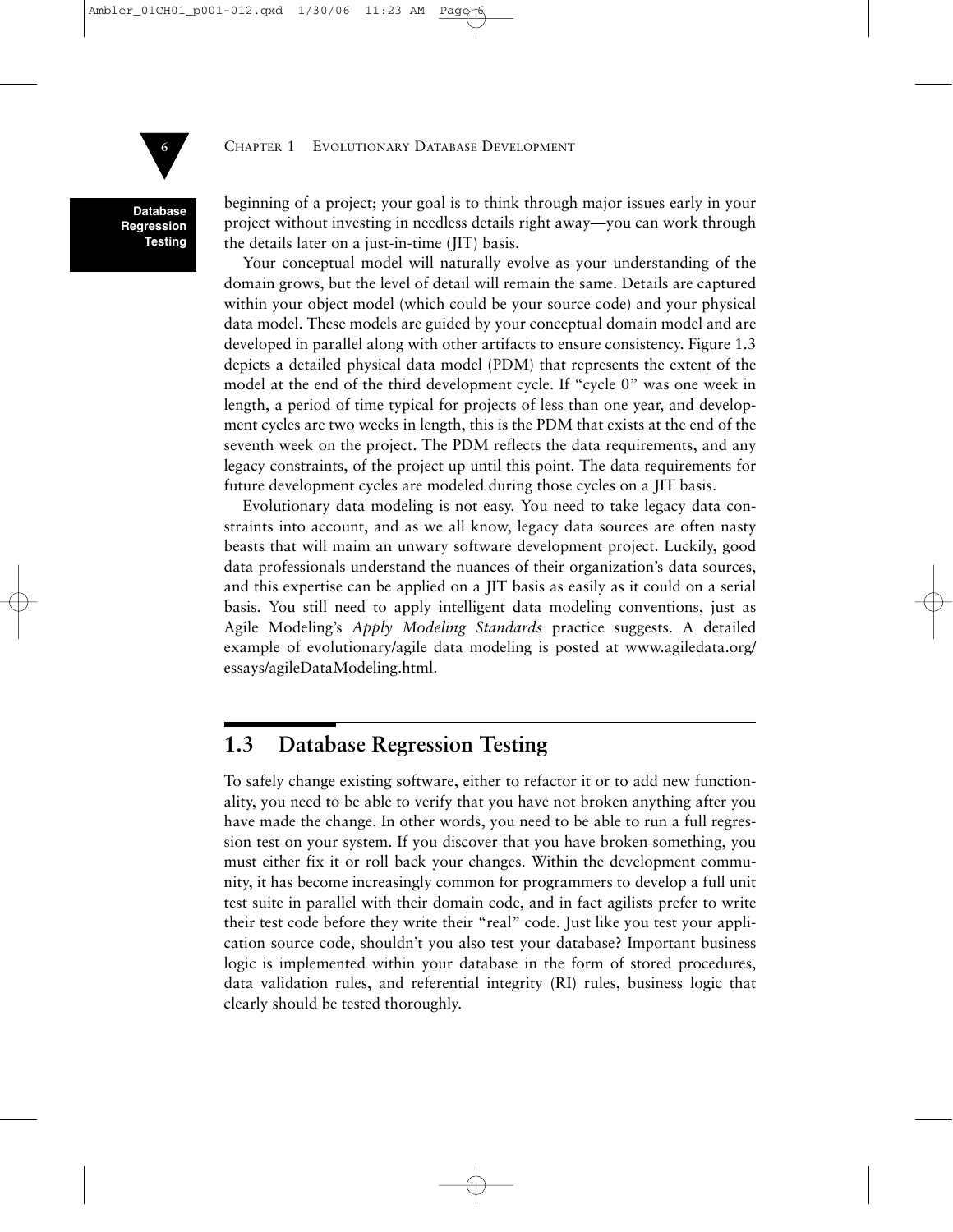



**Database Regression Testing**

**7**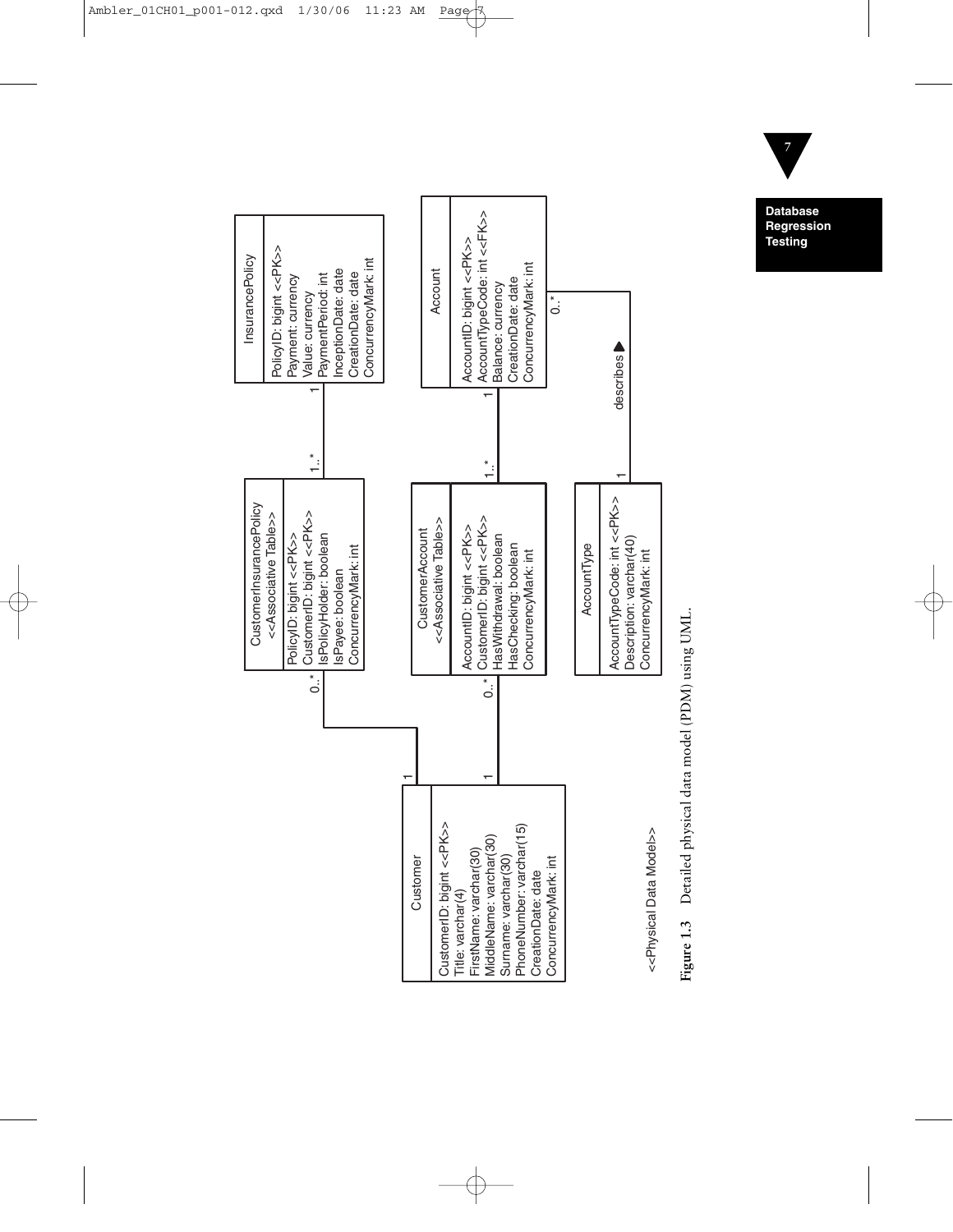

**Database Regression Testing**



Figure 1.4 A test-first approach to development.

Test-First Development (TFD), also known as Test-First Programming, is an evolutionary approach to development; you must first write a test that fails before you write new functional code. As depicted by the UML activity diagram of Figure 1.4, the steps of TFD are as follows:

- 1. Quickly add a test, basically just enough code so that your tests now fail.
- 2. Run your tests—often the complete test suite, although for the sake of speed you may decide to run only a subset—to ensure that the new test does in fact fail.
- 3. Update your functional code so that it passes the new test.
- 4. Run your tests again. If the tests fail, return to Step 3; otherwise, start over again.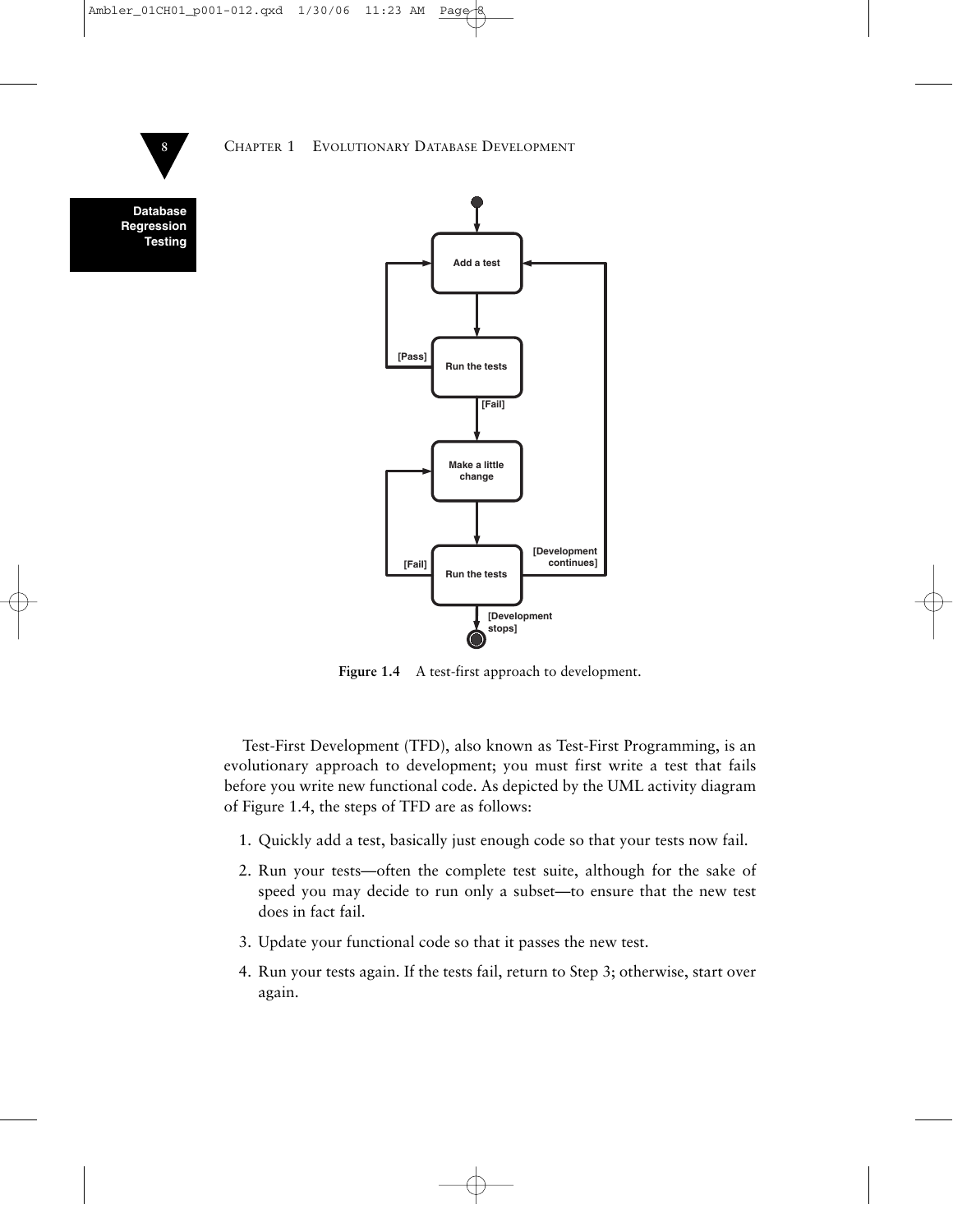#### 1.4 CONFIGURATION MANAGEMENT OF DATABASE ARTIFACTS **9**

The primary advantages of TFD are that it forces you to think through new functionality before you implement it (you're effectively doing detailed design), it ensures that you have testing code available to validate your work, and it gives you the courage to know that you can evolve your system because you know that you can detect whether you have "broken" anything as the result of the change. Just like having a full regression test suite for your application source code enables code refactoring, having a full regression test suite for your database enables database refactoring (Meszaros 2006).

Test-Driven Development (TDD) (Astels 2003; Beck 2003) is the combination of TFD and refactoring. You first write your code taking a TFD approach; then after it is working, you ensure that your design remains of high quality by refactoring it as needed. As you refactor, you must rerun your regression tests to verify that you have not broken anything.

An important implication is that you will likely need several unit testing tools, at least one for your database and one for each programming language used in external programs. The XUnit family of tools (for example, JUnit for Java, VBUnit for Visual Basic, NUnit for .NET, and OUnit for Oracle) luckily are free and fairly consistent with one another.

### **1.4 Configuration Management of Database Artifacts**

Sometimes a change to your system proves to be a bad idea and you need to roll back that change to the previous state. For example, renaming the *Customer.FName* column to *Customer.FirstName* might break 50 external programs, and the cost to update those programs may prove to be too great for now. To enable database refactoring, you need to put the following items under configuration management control:

- Data definition language (DDL) scripts to create the database schema
- Data load/extract/migration scripts
- Data model files
- Object/relational mapping meta data
- Reference data
- Stored procedure and trigger definitions
- View definitions

**Configuration Management of Database Artifacts**

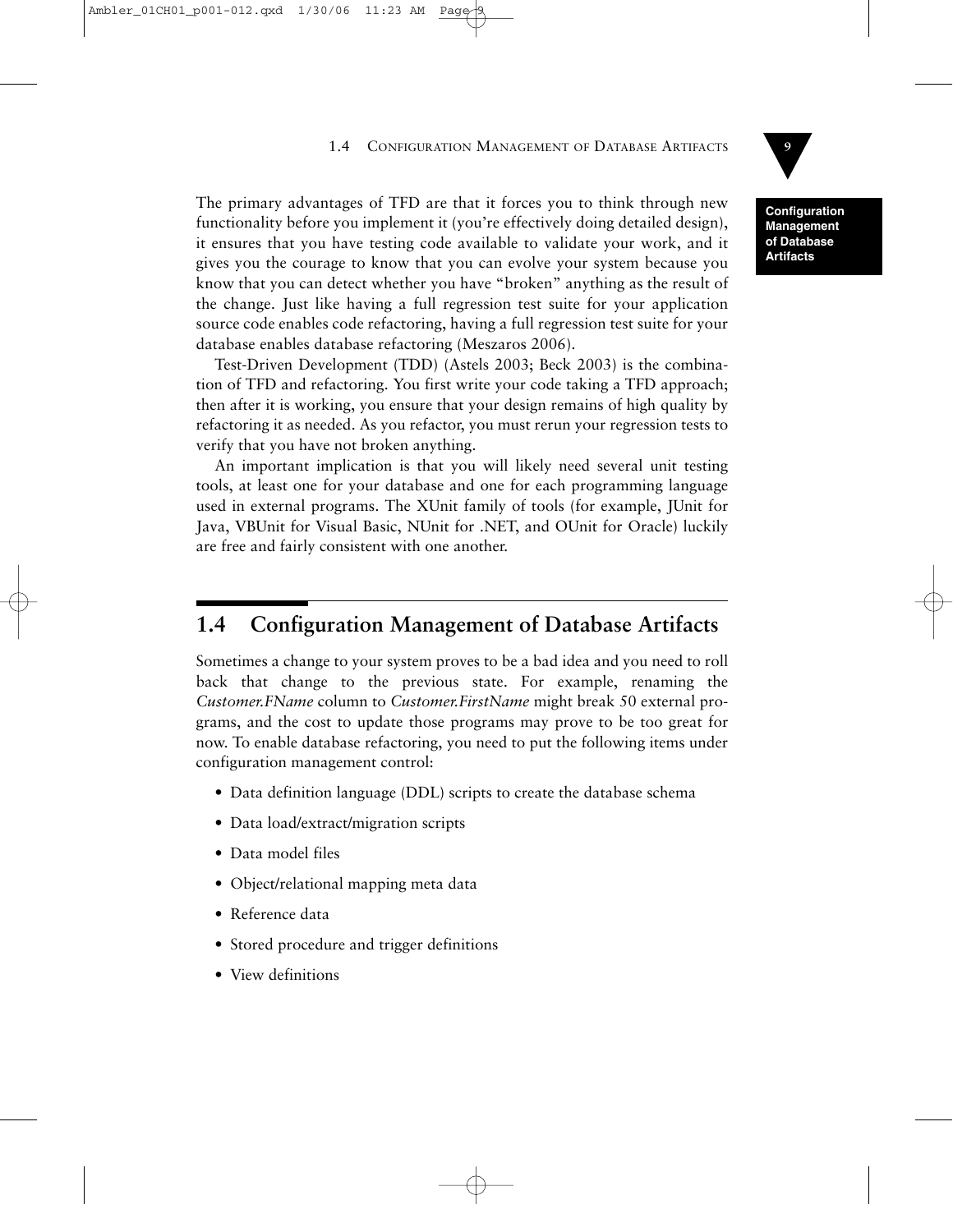

**Developer Sandboxes**

- Referential integrity constraints
- Other database objects like sequences, indexes, and so on
- Test data
- Test data generation scripts
- Test scripts

### **1.5 Developer Sandboxes**

A "sandbox" is a fully functioning environment in which a system may be built, tested, and/or run. You want to keep your various sandboxes separated for safety reasons—developers should be able to work within their own sandbox without fear of harming other efforts, your quality assurance/test group should be able to run their system integration tests safely, and your end users should be able to run their systems without having to worry about developers corrupting their source data and/or system functionality. Figure 1.5 depicts a logical organization for your sandboxes—we say that it is logical because a large/complex environment may have seven or eight physical sandboxes, whereas a small/ simple environment may only have two or three physical sandboxes.

To successfully refactor your database schema, developers need to have their own physical sandboxes to work in, a copy of the source code to evolve, and a copy of the database to work with and evolve. By having their own environment, they can safely make changes, test them, and either adopt or back out of them. When they are satisfied that a database refactoring is viable, they promote it into their shared project environment, test it, and put it under change management control so that the rest of the team gets it. Eventually, the team promotes their work, including all database refactorings, into any demo and/or preproduction testing environments. This promotion often occurs once a development cycle, but could occur more or less often depending on your environment. (The more often you promote your system, the greater the chance of receiving valuable feedback.) Finally, after your system passes acceptance and system testing, it will be deployed into production. Chapter 4, "Deploying into Production," covers this promotion/deployment process in greater detail.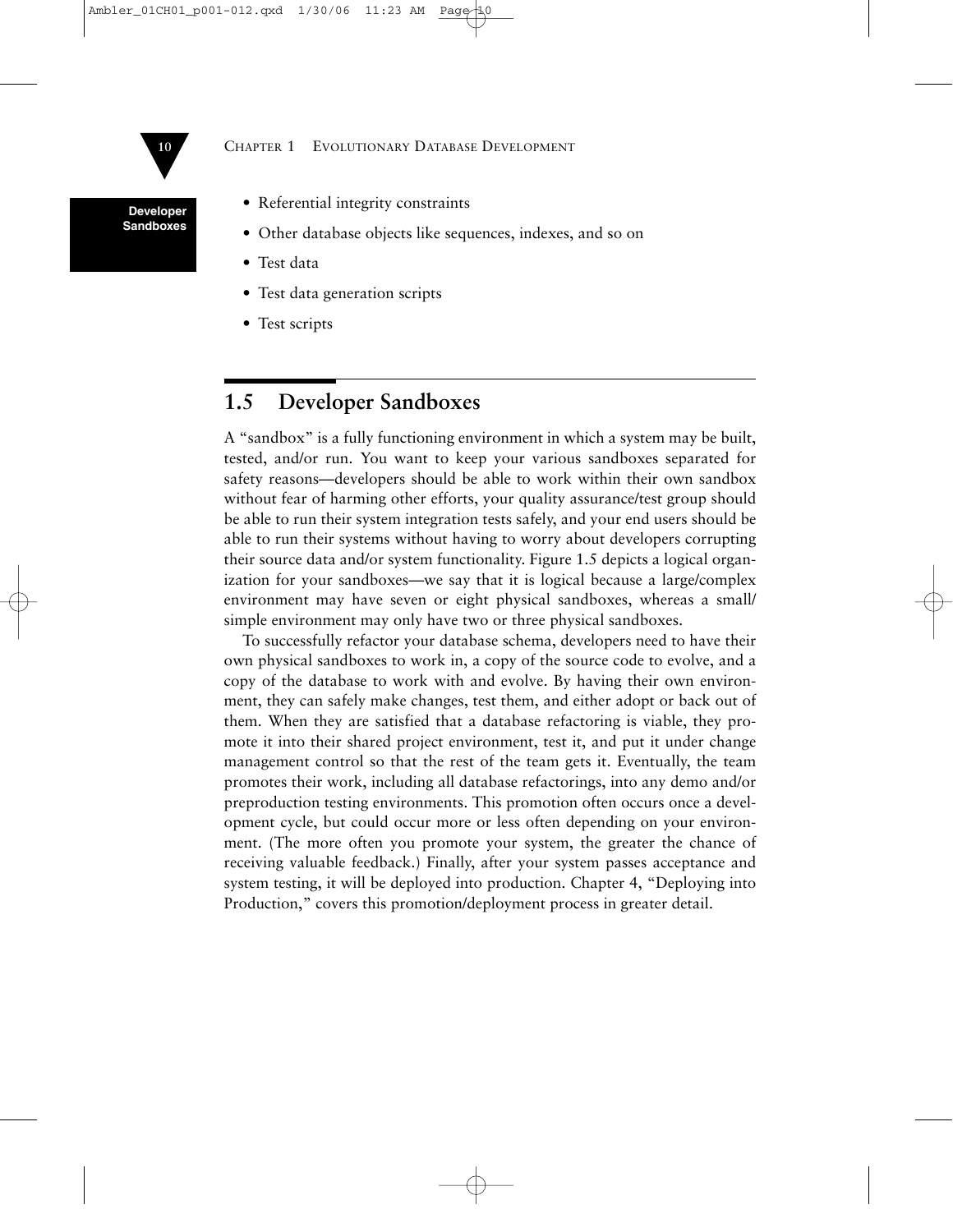

#### 1.6 IMPEDIMENTS TO EVOLUTIONARY DATABASE DEVELOPMENT TECHNIQUES **11**

**Figure 1.5** Logical sandboxes to provide developers with safety.

# **1.6 Impediments to Evolutionary Database Development Techniques**

We would be remiss if we did not discuss the common impediments to adopting the techniques described in this book. The first impediment, and the hardest one to overcome, is cultural. Many of today's data professionals began their careers in the 1970s and early 1980s when "code-and-fix" approaches to development were common. The IT community recognized that this approach resulted in low-quality, difficult-to-maintain code and adopted the heavy, structured development techniques that many still follow today. Because of these experiences, the majority of data professionals believed that the evolutionary techniques introduced by the object technology revolution of the 1990s were just a rehash of the code-and-fix approaches of the 1970s; to be fair, many object practitioners did in fact choose to work that way. They have chosen to equate evolutionary approaches with low quality; but as the agile community has shown, this does not have to be the case. The end result is that the majority of data-oriented literature appears to be mired in the traditional, serial thought